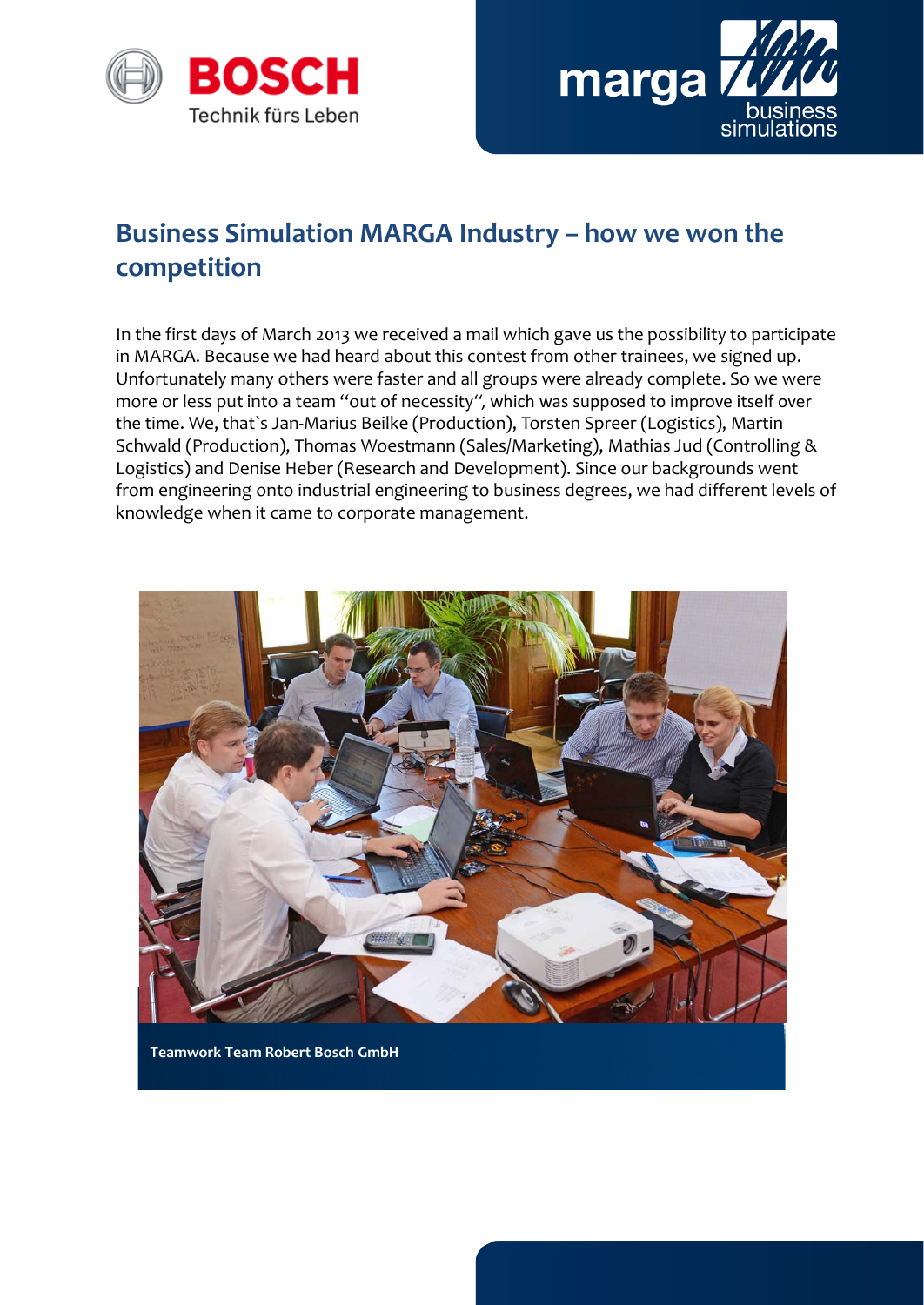



Obviously, the starting position for our cooperation was not good. The majority of the team did not know each other and it was clear that our time as MARGA boards had to be completly virtual. The time shift made things even more complicated, because some team members were in China. But also the members from Germany were placed in different locations all over the country. The first task was to form a team and to define our organizational structure. We decided on a matrix system, in which we had departmental managers and product managers. This means that there was always one team of two people in charge of marketing and product 1, production and product 2 and finance and product 3. This division also had the advantage that we made it through the holiday time well. Which does not mean that we did not do our MARGA planning, or at least followed the numbers, in many places all over the world (e.g. in France, Spain, New York, Guatemala etc.).

## **Now to the course of the competition:**

We had a strong start in the first qualification round (Q1). Instead of competing in our group, we competed with the ranked Top 16 and finished as the top team in Q1. Because of this, the enthusiasm and our motivation reached unexpected heights. In the second qualification round (Q2) we had very tough competitors and had to experience how much the decisions of our competitors influenced our own strategies.





The awareness that we had invested too late and too little to overtake our competitors was an important lesson for our team. Nevertheless, we reached the semi-finals without any bigger problems, because the accumulated ''MARGA Value Added'' was very crucial and in this regard we had already been succesful in Q1. The importance of this experience will play an important role in the final later on.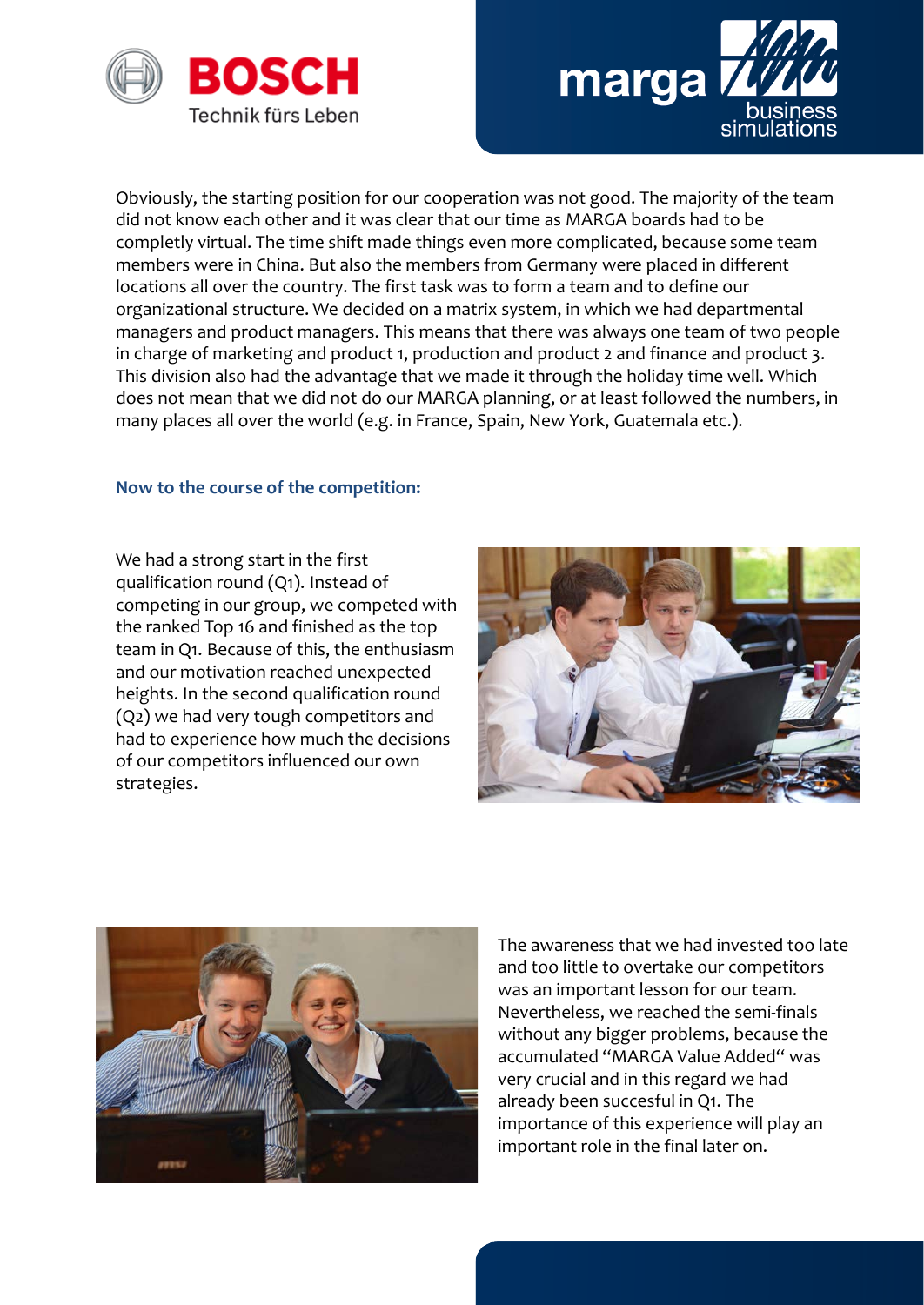



With the start of the semi-final the pressure of winning started to rise. We had to win in our group to get to the final. We chose, just like in the previous rounds, the strategy with a highpriced quality leader and tried to keep the costs low for the whole time. From Q2 we had learned that it is important to invest in the first period and could expect the pay-off at the end of the semi-final. And this is exactly how it came. Due to our high level of investment we were on a promising second place after the first period and we were able to use the momentum to make the first place in our group at the end of the semi-final. Then it was done: We made it to the MARGA finals! Together with MTU Aero Engines GmbH, Continental Reifen Deutschland GmbH and RWE Service GmbH we played for the win.

For the final we decided to continue with our previous strategy, since it had been so succesful in the former rounds. But we were also aware of the fact that we were going to play against the strongest competitors. The final had, unlike Q2 and the semi-final, one period more, means we had to adjust our long-term planning. Moreover, we started this round from yet another starting point. The first three periods were played online as usual. Then we were invited by MARGA to play the last two periods at the Live final at Schloss Gracht in Erftstadt.



Thanks to a lot of investing and solid long-term planning we were placed on a good second place like in the semi final and we were in first place for the first time in the second period. But still nothing was decided yet, the competitors were strong and our advantage was not worth mentioning at all. With this advantage we travelled to Erftstadt and on Sunday night, September 29th 2013 at 11:00 p.m. we had our first real ''team meeting''.

At the start of the final we were all quite realxed, although most likely everyone had a little bit of tension. We had prepared ourselves well and had composed a timetable for the Live final. Then the readout of the results of the third period started. From this point, we had one and a half hours to make our decisions. Because the MARGA management team came up with the severe "Top News", we were forced to adjust our strategy for this period. This led to heated discussions, that got intensified by the ticking clock. But at the end we came to a decision and we were satisfied with it. The initial excitement had calmed down.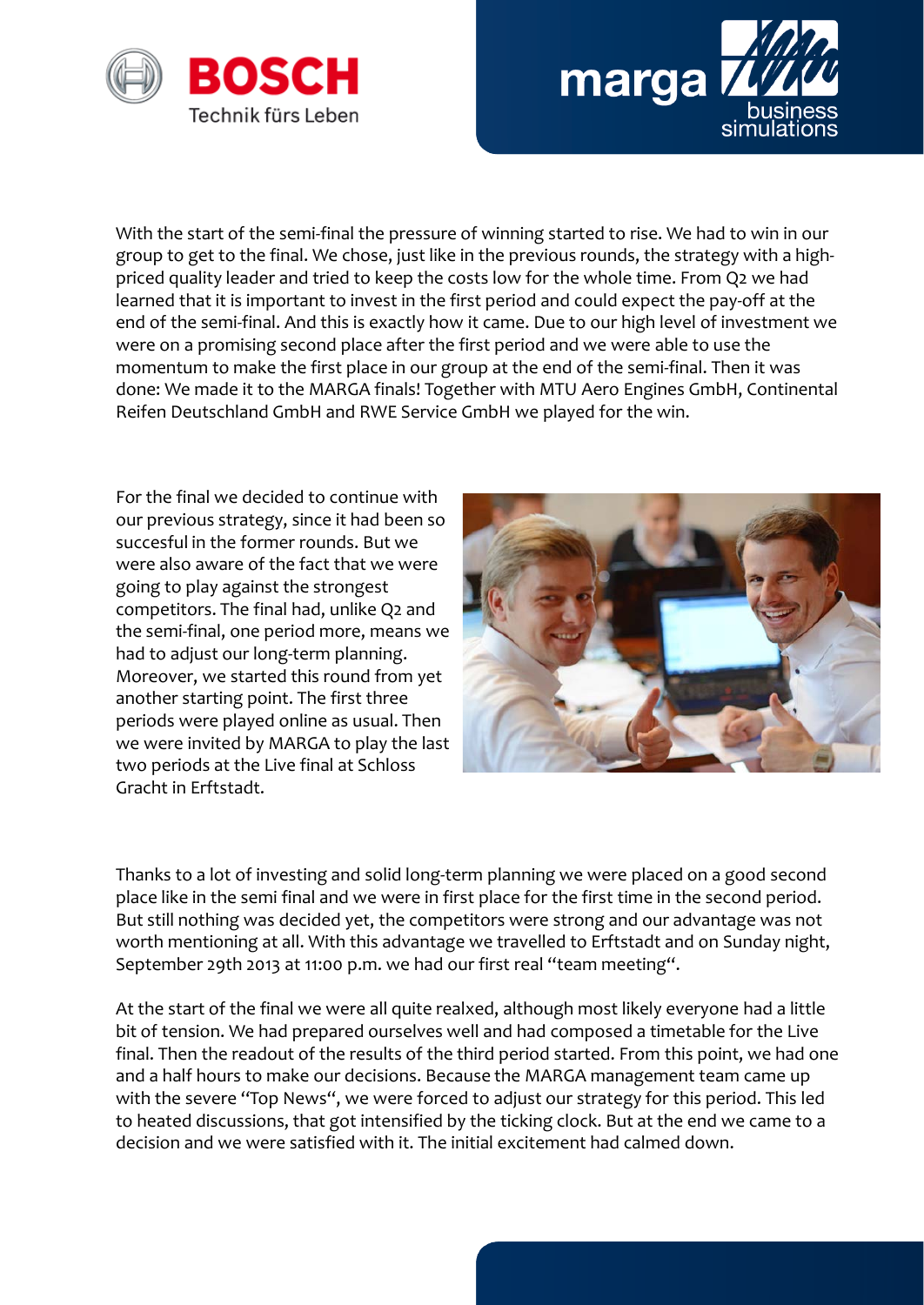



After a short break we received the results and this also meant the start of the last period. We were still ahead and had also gained a bigger advantage. With a lot of motivation we started planning the final decision. But this time not with a lot of discussion, because our strategy was already set. We just concentrated in order to intercept any ''extreme decisions'' of the competitors. After the deadline had passed, the tension had vanished and we were all a little bit more relaxed. Afterwards we were able to see the strategies of our competitors. Every team had a similar strategy like we had and it was clear that MTU would be our hardest competitor.



Full of excitement for the result we went to the gala dinner. The food was fantastic, but the tension was extremely high. Then, after many courses, the MARGA managers started to present the results. The managers really did a good job in keeping the tension high. It was an incredible feeling, as the bar of MTU stopped and our bar went on for a long time. We had won the competition!